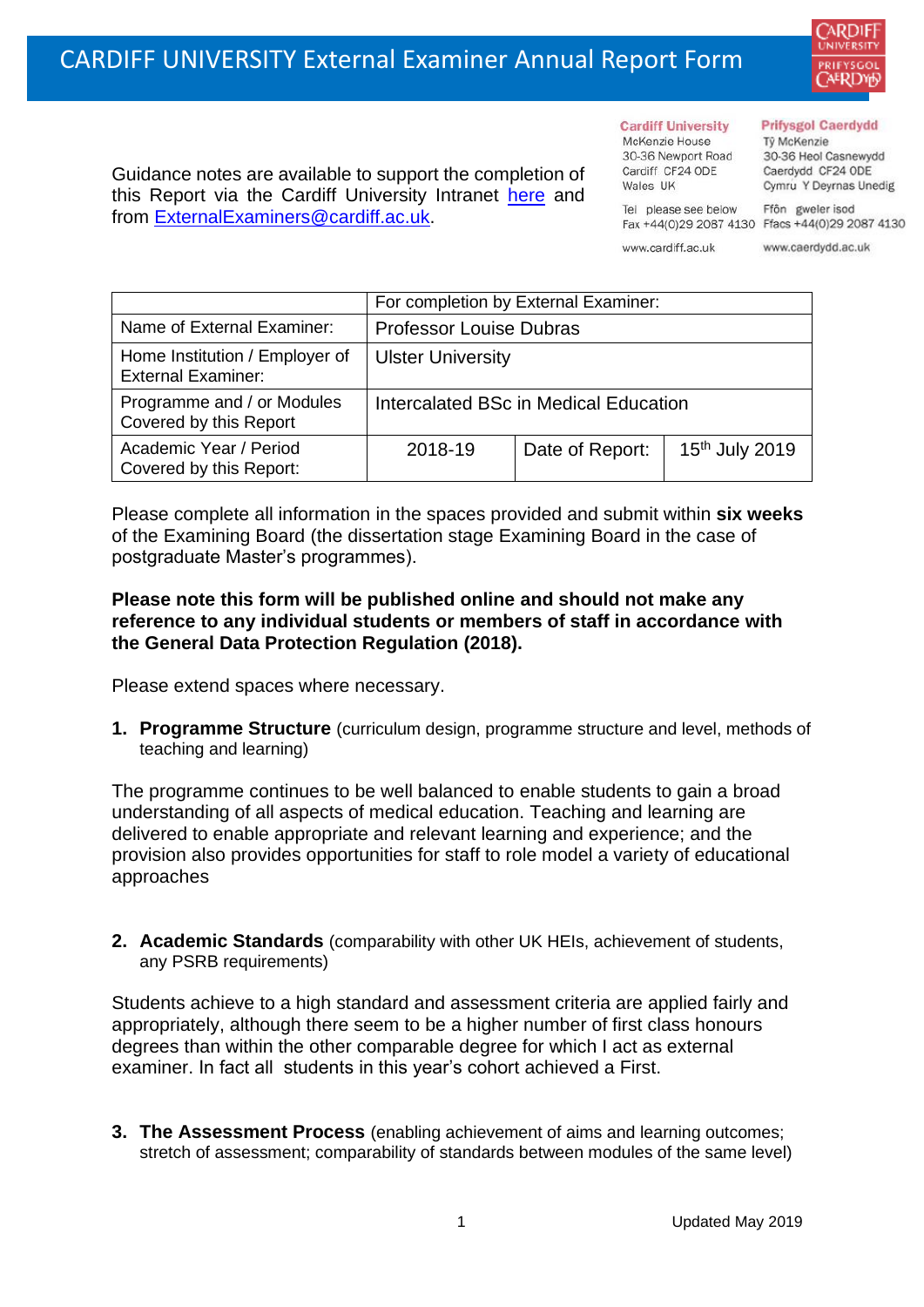The assessment process is fair. The range of assessments enables students to demonstrate that they have achieved learning outcomes; and as noted above, the assessment criteria are applied appropriately and fairly. The iBSc in Medical Education is part of an overall suite of intercalated programmes, and as such contains some generic modules as well as others specific to Medical Education. Across all modules, University level marking rubrics are utilised but having reviewed these, I wonder whether there might be some difficulty in distinguishing between "good", "comprehensive" and "excellent"; since the percentage marks indicated for these are 65%, 75% and 85% respectively and span the crucial boundary between 2.1 and 1<sup>st</sup> class degrees. I also note the University policy of discounting module assessments where there have been accepted extenuating circumstances; which seems to be at variance with other universities where accepted extenuating circumstances permit a student to repeat a failed module assessment as if for the first time. I wonder whether discounting is contributing to the situation where all students in a cohort achieve a first class honours degree; and whether the University should consider exploring the relative requirements of fairness to students weighed against the maintenance of academic standards.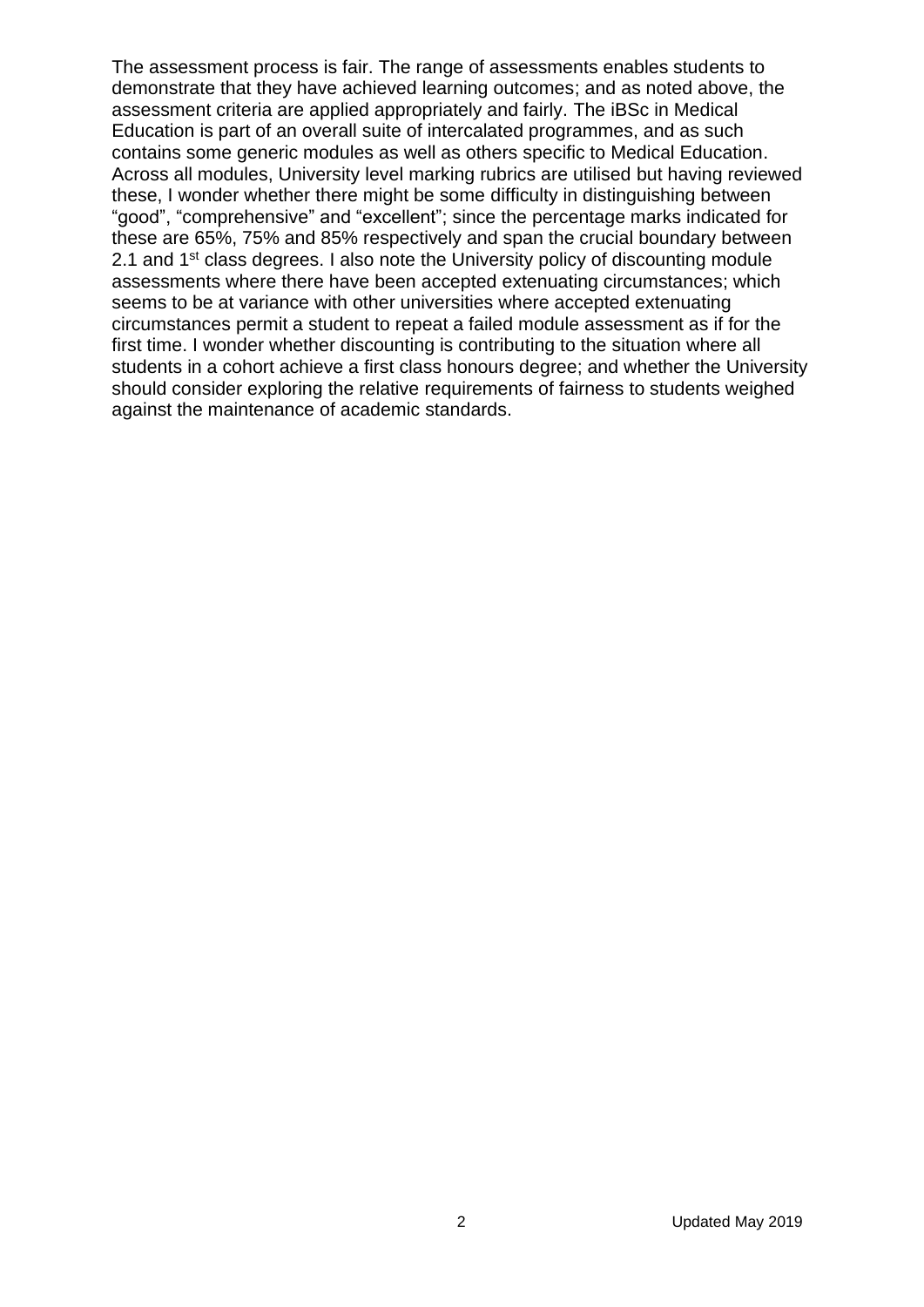4. **Examination of Master's Dissertations (if applicable)** (sample of dissertations received, appropriateness of marking schemes, standard of internal marking, classification of awards) [*Where possible please complete this section following the dissertation examining* 

*board determining the final award*.]

### N/A

## **5. Year-on-Year Comments**

[Previous External Examiner Reports are available from the Cardiff University Website [here.](https://www.cardiff.ac.uk/public-information/quality-and-standards/external-examiner-reports)]

The programme has maintained its standards thus far in my term of office: and student evaluation is positive. Students are encouraged to present their work at wider national fora, which provides invaluable experience and enhances employability in the future.

**6. Preparation for the role of External Examiner (for new External Examiners only)** (appropriateness of briefing provided by the programme team and supporting information, visits to School, ability to meet with students, arrangements for accessing work to review)

N/A

**7. Noteworthy Practice and Enhancement** (good and innovative practice in learning, teaching and assessment; opportunities for enhancement of learning opportunities)

My comments are the same as those from last year.

**8. Appointment Overview (for retiring External Examiners only)** (significant changes in standards, programme/discipline developments, implementation of recommendations, further areas of work)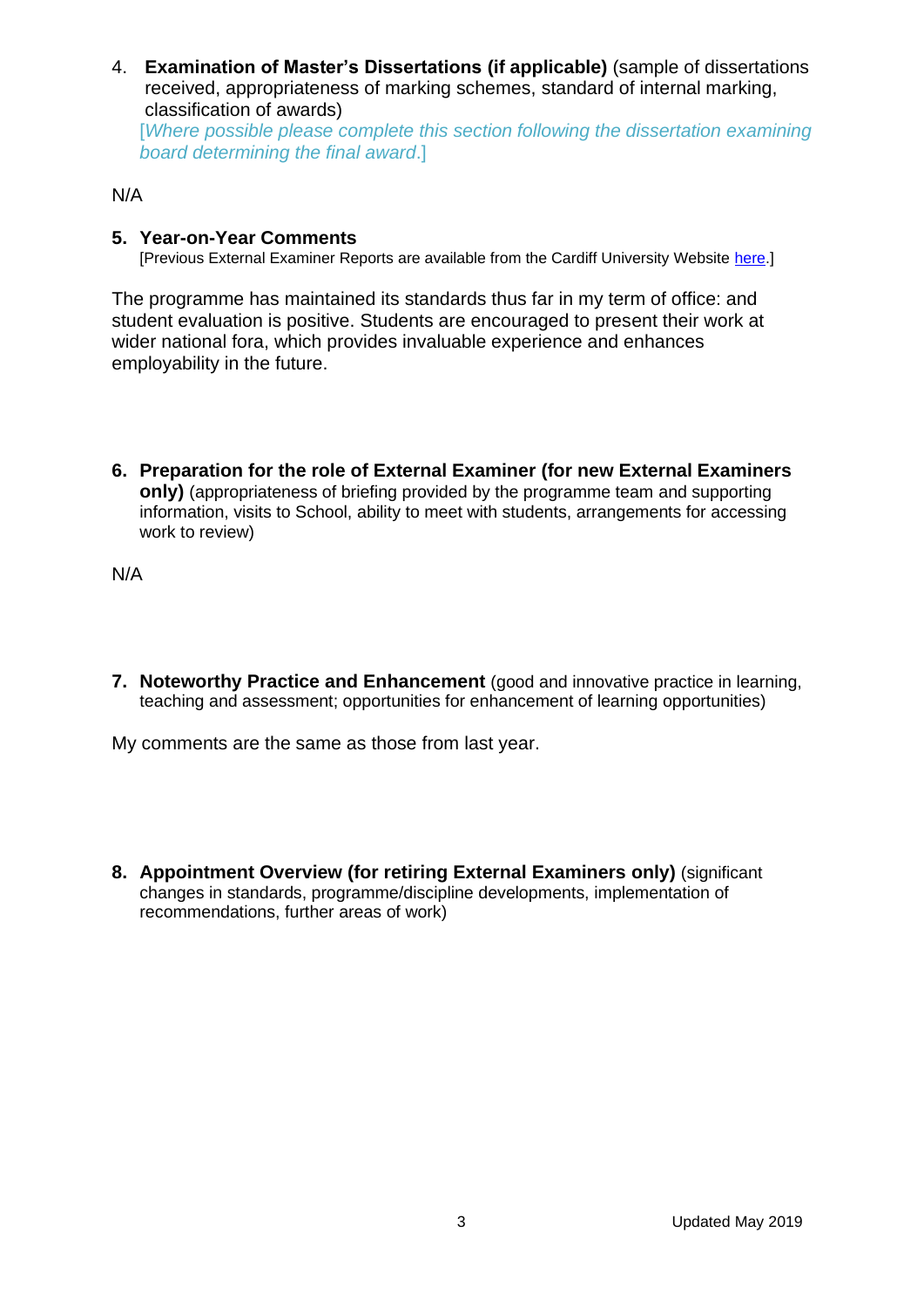# **9. Annual Report Checklist**

Please include appropriate comments within Sections 1-7 above for any answer of 'No'.

|                                              |                                                                                                                                                             | <b>Yes</b><br>(Y)  | <b>No</b><br>(N) | N/A<br>(N/A) |
|----------------------------------------------|-------------------------------------------------------------------------------------------------------------------------------------------------------------|--------------------|------------------|--------------|
| <b>Programme/Course information</b>          |                                                                                                                                                             |                    |                  |              |
| 9.1                                          | Did you receive sufficient information about the Programme and<br>its contents, learning outcomes and assessments?                                          | X                  |                  |              |
| 9.2                                          | Were you asked to comment on any changes to the assessment<br>of the Programme?                                                                             |                    |                  | X            |
|                                              | <b>Commenting on draft examination question papers</b>                                                                                                      |                    |                  |              |
| 9.3                                          | Were you asked to approve all examination papers contributing<br>to the final award?                                                                        | X                  |                  |              |
| 9.4                                          | Were the nature, spread and level of the questions appropriate?                                                                                             | X                  |                  |              |
| 9.5                                          | Were suitable arrangements made to consider your comments?                                                                                                  | X                  |                  |              |
|                                              | <b>Examination scripts</b>                                                                                                                                  |                    |                  |              |
| 9.6                                          | Did you receive a sufficient number of scripts to be able to assess<br>whether the internal marking and classifications were appropriate<br>and consistent? |                    |                  | $\mathbf{x}$ |
| 9.7                                          | Was the general standard and consistency of marking<br>appropriate?                                                                                         |                    |                  | $\mathbf{x}$ |
| 9.8                                          | Were the scripts marked in such a way as to enable you to see<br>the reasons for the award of given marks?                                                  |                    |                  | X            |
| 9.9                                          | Were you satisfied with the standard and consistency of marking<br>applied by the internal examiners?                                                       |                    |                  | X            |
| 9.10                                         | In your judgement, did you have the opportunity to examine a<br>sufficient cross-section of candidates' work contributing to the<br>final assessment?       |                    |                  | $\mathbf{x}$ |
|                                              | <b>Coursework and practical assessments</b>                                                                                                                 |                    |                  |              |
| 9.11                                         | Was the choice of subjects for coursework and / or practical<br>assessments appropriate?                                                                    | X.                 |                  |              |
| 9.12                                         | Were you afforded access to an appropriate sample of<br>coursework and / or practical assessments?                                                          | $\pmb{\mathsf{x}}$ |                  |              |
| 9.13                                         | Was the method and general standard of assessment<br>appropriate?                                                                                           | X.                 |                  |              |
| 9.14                                         | Is sufficient feedback provided to students on their assessed<br>work?                                                                                      | X                  |                  |              |
| <b>Clinical examinations (if applicable)</b> |                                                                                                                                                             |                    |                  |              |
| 9.15                                         | Were satisfactory arrangements made for the conduct of clinical<br>assessments?                                                                             |                    |                  | X            |
| <b>Sampling of work</b>                      |                                                                                                                                                             |                    |                  |              |
| 9.16                                         | Were you afforded sufficient time to consider samples of<br>assessed work?                                                                                  |                    |                  | X            |
|                                              | <b>Examining board meeting</b>                                                                                                                              |                    |                  |              |
| 9.17                                         | Were you able to attend the Examining Board meeting?                                                                                                        | X                  |                  |              |